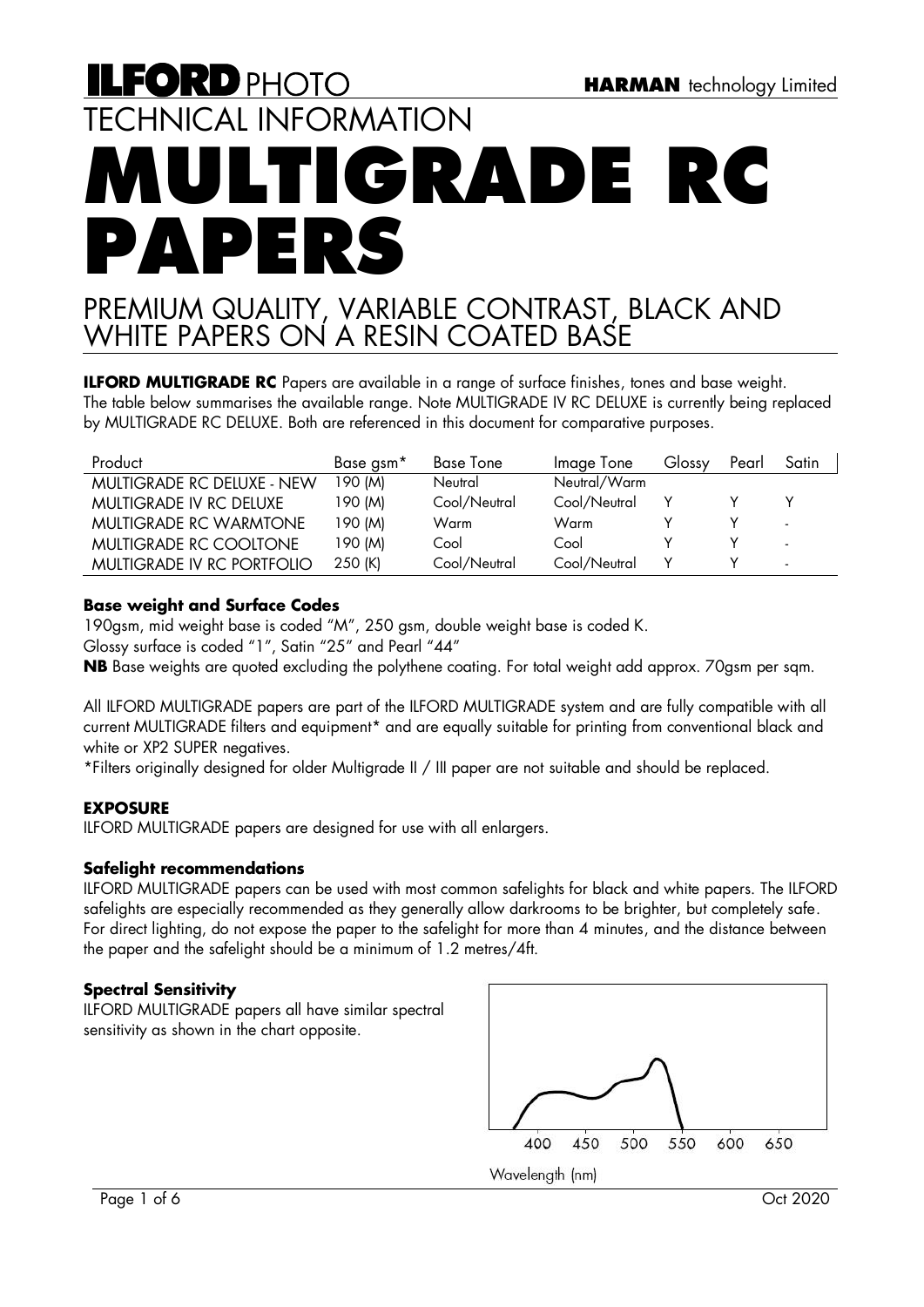#### **Contrast range**

Seven full grades of contrast, in half grade steps, are available on MULTIGRADE RC papers when used with the current ILFORD MULTIGRADE speed-matched filters.

# **ISO Range (R)**

The chart below gives the ISO range figures (ISO standard 6846 – 1992) for MULTIGRADE RC papers. These figures give a guide to selecting the appropriate grade of paper for a given effective negative density range.

| <b>PRODUCT</b>                    | <b>FIITER</b> |     |     |       |    |    |    |      |
|-----------------------------------|---------------|-----|-----|-------|----|----|----|------|
|                                   | OO.           |     |     |       |    |    |    | None |
| <b>MULTIGRADE RC DELUXE - NEW</b> | 60            | 30  | 110 | 90    | 70 | 60 | 50 | 90   |
| MULTIGRADE IV RC DELUXE           | 80 ا          | 60  | 130 | 11 O  | 90 | 60 | 40 | 110  |
| <b>MULTIGRADE RC WARMTONE</b>     | 190           | 60  | 130 | l 10  | 90 | 70 | 50 | 110  |
| MUITIGRADE RC COOITONE            | 80            | 60' | 120 | 100   | 80 | 60 | 50 | 100  |
| MULTIGRADE IV RC PORTFOLIO        | 80            | 60  | 130 | ∣ 1 O | 90 | 60 | 40 | 10   |

The above values are representative of those obtained when dish/tray processing the paper to ILFORD Photo recommendations.

ISO range figures may be helpful to printers who have some means of measuring the effective density range of the image as projected on the enlarger baseboard – such as with a photometer.

As an example, for a negative with an effective density range of 1.32 log exposure units, multiply this figure by 100 and choose the nearest ISO range figure from the table – in this case 130. Try printing this negative with the corresponding MULTIGRADE filter for your paper type.

# **ISO Speed (P)**

**NB** ISO Paper speeds are not the same as Film ISO speeds, MULTIGRADE RC papers have approximately an equivalent Film ISO of 3-6.

The speed of MULTIGRADE papers depends on the filtration used during exposure. (see table below)

| <b>PRODUCT</b>                    | FILTER |     |     |     |     |     |     |      |
|-----------------------------------|--------|-----|-----|-----|-----|-----|-----|------|
|                                   | OΟ     | O)  |     |     |     |     |     | None |
| <b>MULTIGRADE RC DELUXE - NEW</b> | 240    | 240 | 240 | 240 | 240 | 220 | 220 | 500  |
| MULTIGRADE IV RC DELUXE           | 200    | 200 | 200 | 200 | 200 | 00  | 100 | 500  |
| <b>MULTIGRADE RC WARMTONE</b>     | 100    | 100 | 100 | 100 | 100 | 50  | 50  | 200  |
| MULTIGRADE RC COOLTONE            | 200    | 200 | 200 | 200 | 200 | 00  | 100 | 500  |
| MULTIGRADE IV RC PORTFOLIO        | 200    | 200 | 200 | 200 | 200 | 00  | 00  | 500  |

#### **Exposing light sources**

MULTIGRADE RC papers are designed for use with most enlargers and printers, that is, those fitted with either a tungsten or tungsten-halogen light source. It is also suitable for use with cold cathode (cold light) light sources and LED exposing heads designed for variable contrast papers. Other cold cathode (cold light) and pulsed xenon light sources may give a reduced contrast range.

#### **Latent Image Stability**

No significant change in picture quality will be seen when MULTIGRADE RC papers are left for a period of 24 hours after exposure and before processing.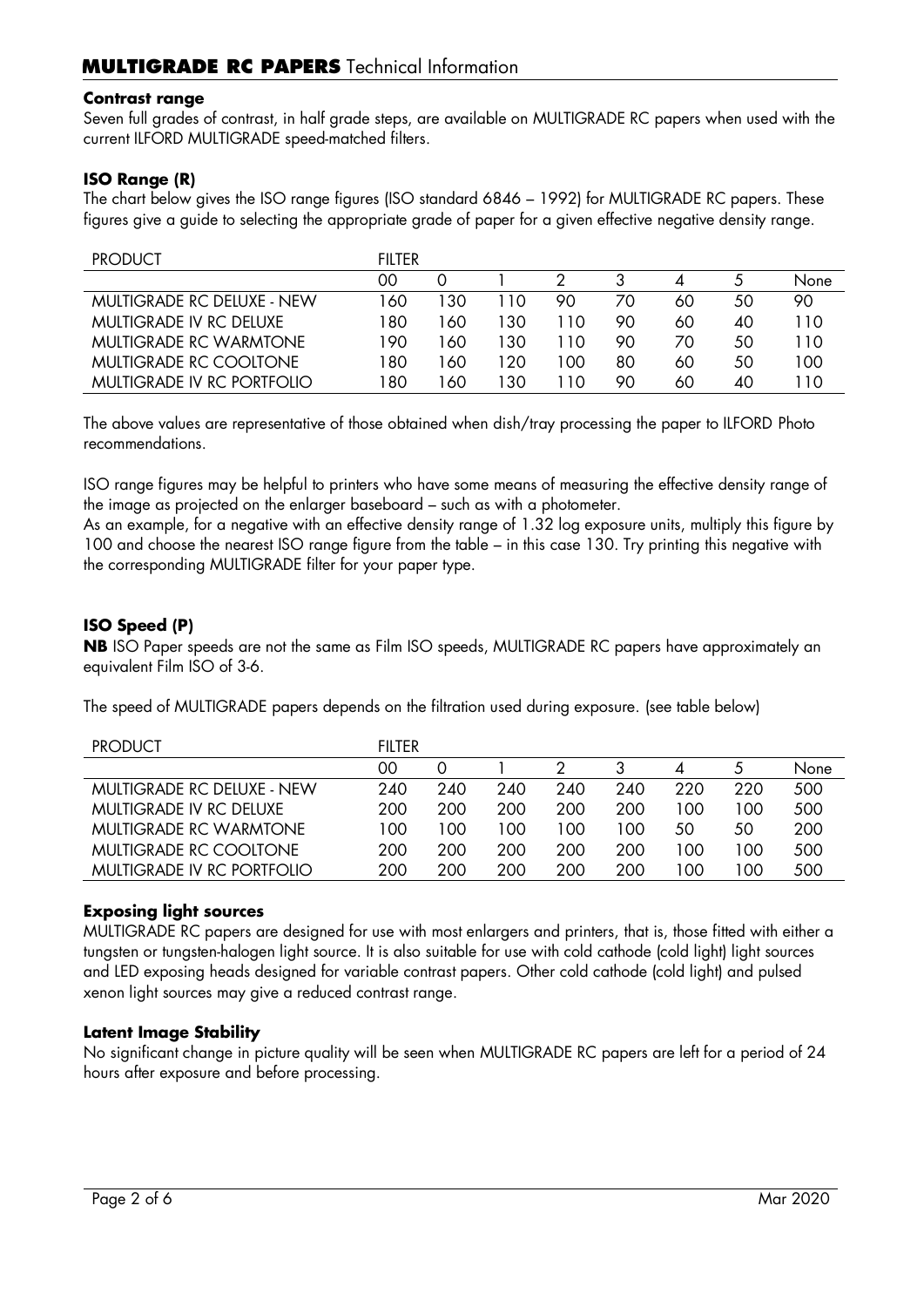# **MULTIGRADE RC PAPERS** Technical Information

**Characteristic Curves:** The diagrams below illustrate typical characteristic curves for the four emulsions.

# **MULTIGRADE IV RC DELUXE & PORTFOLIO**











 $1.0$ Density  $\overline{2}$  $\mathbf{I}$ 3  $\overline{4}$ 

Relative log exposure



Relative log exposure







Relative log exposure

 $\overline{1}$ 

Relative log exposure



 $\overline{2}$ 

 $\overline{3}$ 

MULTIGRADE RC papers exposed through filters 00,0,1,2,3,4,5. Development MULTIGRADE Dev @1+9. 1 minute at 20°C/68°F.

 $2.0$ 

 $2.0$ 

 $-1.0$ 

 $\overline{4}$ 

Density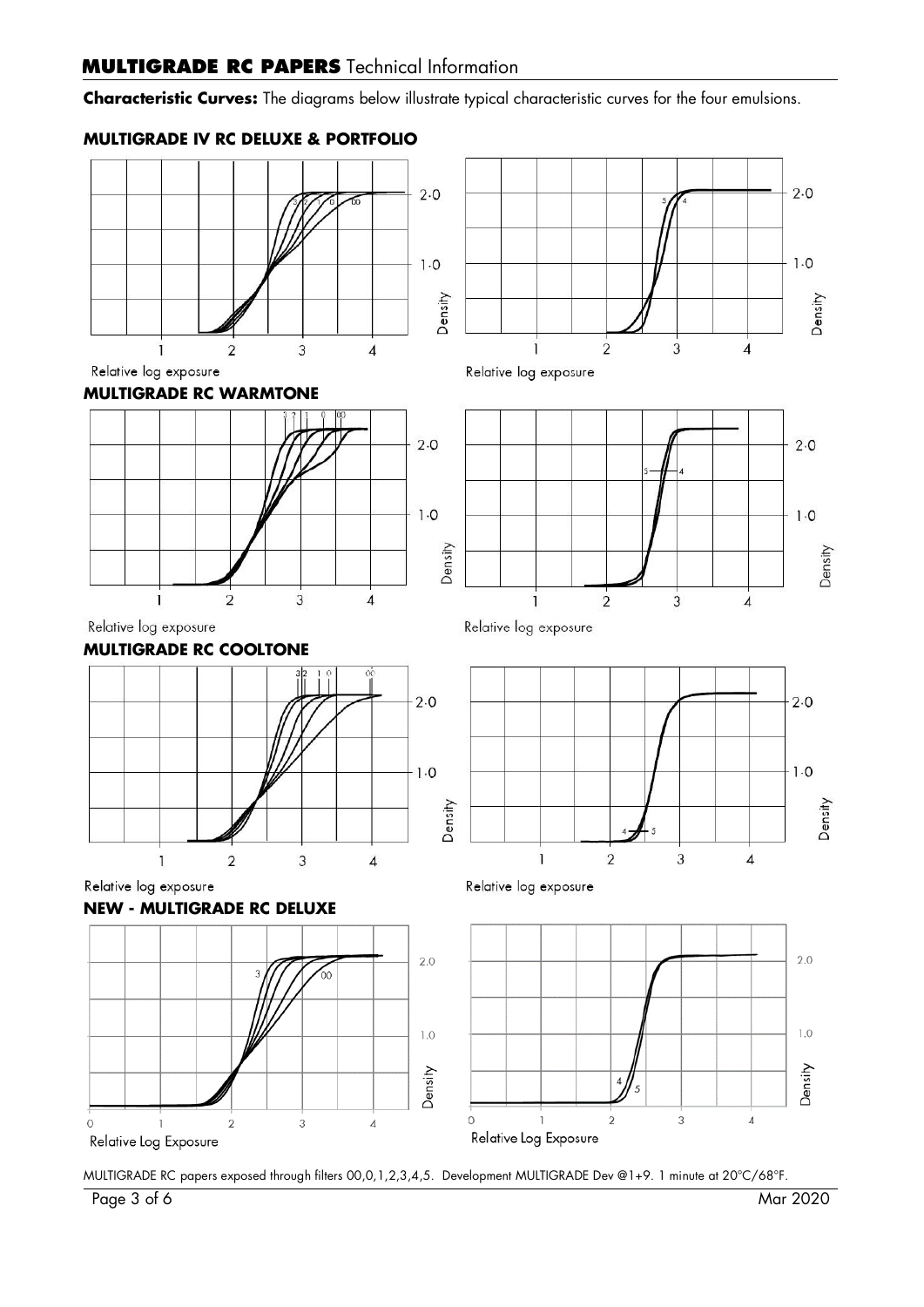#### **Contrast control**

Contrast is controlled by using MULTIGRADE hand filters, legacy MULTIGRADE 500/600 equipment, other variable contrast enlarger heads, such as those made by Heiland Electronics GmbH or colour enlarger heads. The twelve MULTIGRADE filters are numbered 00–5 in ½ steps, with the lowest filter number corresponding to the softest contrast.

**NB**: The exposure time for filters 00–3½ is typically the same and for filters 4–5 will require and increased exposure time.

#### **PROCESSING**

DISH/TRAY PROCESSING MULTIGRADE RC papers are all processed in the same way.

**Note** Photographic chemicals are not hazardous when used correctly. Always follow the health and safety recommendations on the packaging. Photochemical material safety data sheets containing full details for the safe handling, disposal and transportation of ILFORD chemicals are available from **www.ilfordphoto.com**

#### **Processing summary** (intermittent agitation)

| <b>Chemical Options</b>    | <b>Dilution</b> | $\mathrm{C}/\mathrm{P}$ F | Time (min:sec) |
|----------------------------|-----------------|---------------------------|----------------|
| <b>Developers</b>          |                 |                           |                |
| <b>ILFORD MULTIGRADE</b>   | $1+9$           | 20/68                     | 1:00           |
| <b>ILFORD MULTIGRADE</b>   | $1 + 14$        | 20/68                     | 1:30           |
| <b>ILFORD PQ UNIVERSAL</b> | $1+9$           | 20/68                     | 2:00           |
| <b>ILFORD BROMOPHEN</b>    | $1 + 3$         | 20/68                     | 2:00           |
|                            |                 |                           |                |
| <b>Stop Bath</b>           |                 |                           |                |
| <b>ILFOSTOP</b>            | $1 + 19$        | 18-24 / 64-75             | 0:10           |
| <b>Fixer</b>               |                 |                           |                |
| <b>ILFORD Rapid Fixer</b>  | $1 + 4$         | 18-24 / 64-75             | 0:30           |
| <b>ILFORD Hypam</b>        | $1 + 4$         | 18-24 / 64-75             | 0:30           |
| Washing                    |                 |                           |                |
| Fresh, Running Water       |                 | Above $5/41$              | 2:00           |

**Development -** See the 'Processing summary' for development recommendations.

On correctly exposed prints with MULTIGRADE developer 1+9, the image will begin to appear after approx. 10 seconds.

**NB** To ensure the best quality; follow the development guidelines above. Prints developed for shorter times may be underdeveloped and lacking in contrast and density.

To give greater control during development, and for economy, the 1+14 dilution of MULTIGRADE developer can be used.

MULTIGRADE RC papers can also be processed in other high-quality dish/tray developers.

**Stop Bath -** See 'processing summary'

The use of a stop bath is strongly recommended. A stop bath stops development immediately, reduces the risk of staining and extends the life of the fixer bath.

**Fixing** - See the 'Processing summary' for fixer recommendations.

The use of a hardening fixer is not recommended as it reduces washing efficiency. ILFORD RAPID FIXER and ILFORD HYPAM are non-hardening fixers.

There is no benefit in extending fixation beyond the recommended time; some loss of print quality might be seen when long fixing times are given due to image etching. Also, long fixing times will affect the image colour of the paper.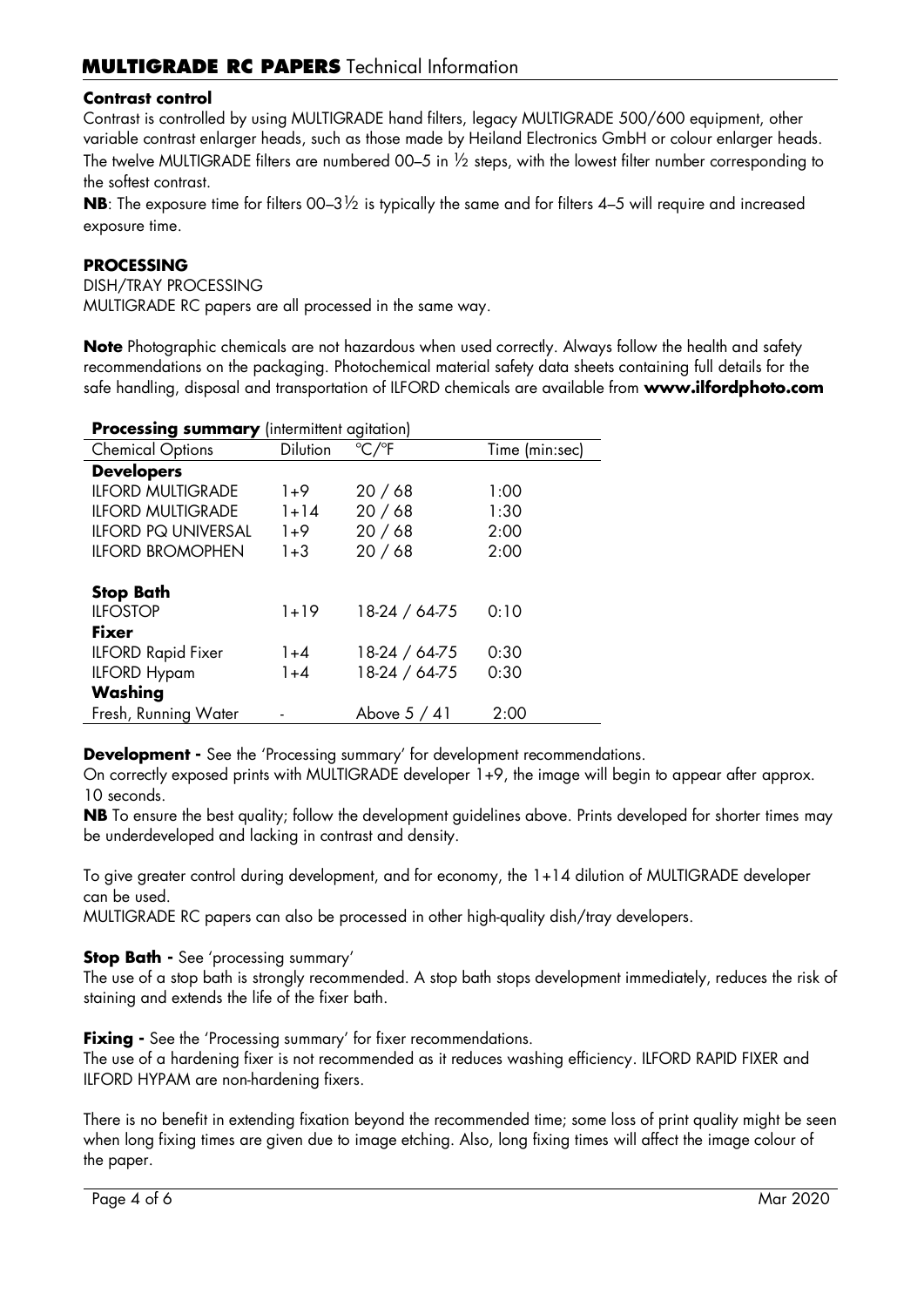# **MULTIGRADE RC PAPERS** Technical Information

**Washing -** See the 'Processing summary' for washing recommendations.

When it is important to obtain a print in the shortest possible time, vigorously wash MULTIGRADE RC papers for 30 seconds in running water.

Prolonged immersion in water can cause edge penetration and print curl with resin coated papers; for this reason, avoid wet times longer than 15 minutes.

# **Drying**

A final rinse in ILFORD ILFOTOL, diluted 1+200 with water, will aid even and rapid drying.

Optimum quality results will be obtained using a machine dryer suitable for RC photographic papers such as the ILFOLAB 1250RC.

When a dryer for RC papers is not available, remove surplus water from the prints and leave to dry. At room temperature, prints will dry in 10-20 minutes.

**NOTE** MULTIGRADE RC papers, as with other resin coated papers, should not be glazed/ferrotyped or dried on a drum or flatbed glazer – as this can cause the polyethylene in the paper to stick to the glazing surface.

#### **MACHINE PROCESSING**

MULTIGRADE RC papers can be processed in all conventional machines for black and white resin coated papers. It is not suitable however, for activation type processing.

#### **ILFOLAB 2150RC**

For the ILFOLAB 2150RC table-top processor, ILFORD 2150XL developer and fixer kits are recommended.

#### **Other processors**

This section is a guide to setting up processors for ILFORD resin coated papers using ILFORD 2000RT developer/replenisher and fixer/replenisher. Both the developer and fixer are diluted 1+4 to make tank or replenisher solution. These suggestions are only a guide, and the processing cycle should be checked in the processor.

#### **Suggested development times for ILFORD 2000RT Developer**

The preferred temperature range is 20-30C/ 64-75 ºF

| Temperature<br>$(^{\circ}C/^{\circ}F)$ | Development time (sec) including<br>transfer time to next tank | These times are for non-replenished systems,<br>with a maximum solution life of 7 days. They |
|----------------------------------------|----------------------------------------------------------------|----------------------------------------------------------------------------------------------|
| 20/68                                  | 46                                                             | are also for replenished systems with a<br>solution life of up to 3 months.                  |
| 25/77                                  | 32                                                             |                                                                                              |
| 30/86                                  | 22                                                             | The suggested developer replenishment rate is<br>150-250ml/m2 (14-23ml/ft2) paper            |
| 35/95                                  | 15                                                             |                                                                                              |
| 40/104                                 | 12                                                             | processed.                                                                                   |

#### **Suggested fixing times for ILFORD 2000RT Developer**

The same times and temperatures as for development, can be used for fixing. The actual fixing time, however, is shorter, and 20 seconds is ample above 20C/68ºF.

These recommendations are suitable for both replenished and non-replenished systems. In non-replenished systems, the maximum paper throughput is 4m2/L (44ft2/US quart) of working strength solution.

The suggested fixer replenishment rate for replenished systems is 300-450ml/m2 (28-41ml/ft2) of paper

processed. The maximum silver concentration in the fixer bath is 4-6g/L.

**Note:** If fixing is not complete, then adequate washing is impossible.